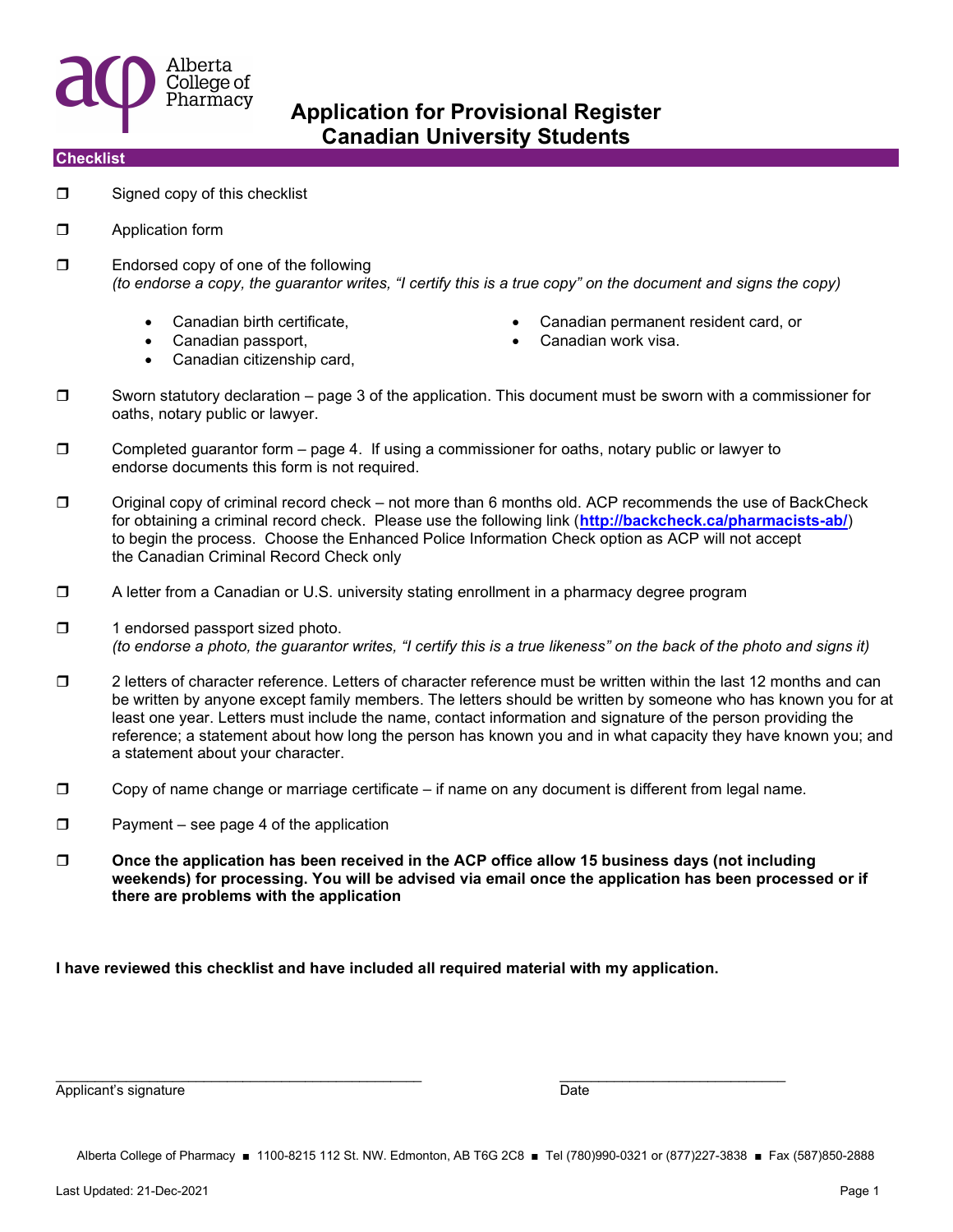

#### Personal Information

|          | First name                                | Middle name                                                                                                                                                                                                                                                      |                                                  | Surname                                          | Gender                                                                                                                                                                                                                        |
|----------|-------------------------------------------|------------------------------------------------------------------------------------------------------------------------------------------------------------------------------------------------------------------------------------------------------------------|--------------------------------------------------|--------------------------------------------------|-------------------------------------------------------------------------------------------------------------------------------------------------------------------------------------------------------------------------------|
| Mailing  |                                           |                                                                                                                                                                                                                                                                  |                                                  | Phone:                                           |                                                                                                                                                                                                                               |
| address: |                                           |                                                                                                                                                                                                                                                                  |                                                  |                                                  | Area code Telephone #                                                                                                                                                                                                         |
|          |                                           |                                                                                                                                                                                                                                                                  |                                                  | Cell:                                            |                                                                                                                                                                                                                               |
|          | City / Town                               | Province                                                                                                                                                                                                                                                         | Postal code                                      |                                                  | Area code Telephone #                                                                                                                                                                                                         |
|          |                                           |                                                                                                                                                                                                                                                                  |                                                  |                                                  | Email: Email: All and the second second second second second second second second second second second second second second second second second second second second second second second second second second second second |
|          | Date of birth (day/month/year)            | Place of birth (country)                                                                                                                                                                                                                                         |                                                  |                                                  |                                                                                                                                                                                                                               |
|          | <b>Education</b> - Pharmacy Degree        |                                                                                                                                                                                                                                                                  |                                                  |                                                  |                                                                                                                                                                                                                               |
|          | University Currently Attending:           |                                                                                                                                                                                                                                                                  |                                                  |                                                  |                                                                                                                                                                                                                               |
|          |                                           | Current Year (completed or eligible to complete) $\Box$ 1 <sup>st</sup>                                                                                                                                                                                          | $\Box$ 2 <sup>nd</sup><br>$\Box$ 3 <sup>rd</sup> | $\Box$ 4 <sup>th</sup><br>$\Box$ 5 <sup>th</sup> |                                                                                                                                                                                                                               |
|          | Anticipated date of graduation:           |                                                                                                                                                                                                                                                                  |                                                  |                                                  |                                                                                                                                                                                                                               |
|          | <b>Disclosure of Personal Information</b> |                                                                                                                                                                                                                                                                  |                                                  |                                                  |                                                                                                                                                                                                                               |
|          |                                           | ACP is responsible for maintaining and protecting the personal information you have provided. In some situations, legislation requires and/or authorizes<br>ACP to collect and use or disclose your personal information; other situations require your consent. |                                                  |                                                  |                                                                                                                                                                                                                               |

ACP allows you to make your personal consent choices on your ACP registration profile page (Alinity - Advanced Simplicity (abpharmacy.ca)). Please log on and select your consent choices. If no selection is made, ACP will assume you consent to release your information for all approved purposes.

ACP's Privacy of Personal Information Policy can be viewed in full at **abpharmacy.ca** 

I declare that all the information on this application or any information supplied in support of this application is true to the best of my knowledge.

Applicant's signature Date

 $\overline{\phantom{a}}$  , and the contribution of the contribution of  $\overline{\phantom{a}}$  , and  $\overline{\phantom{a}}$  , and  $\overline{\phantom{a}}$  , and  $\overline{\phantom{a}}$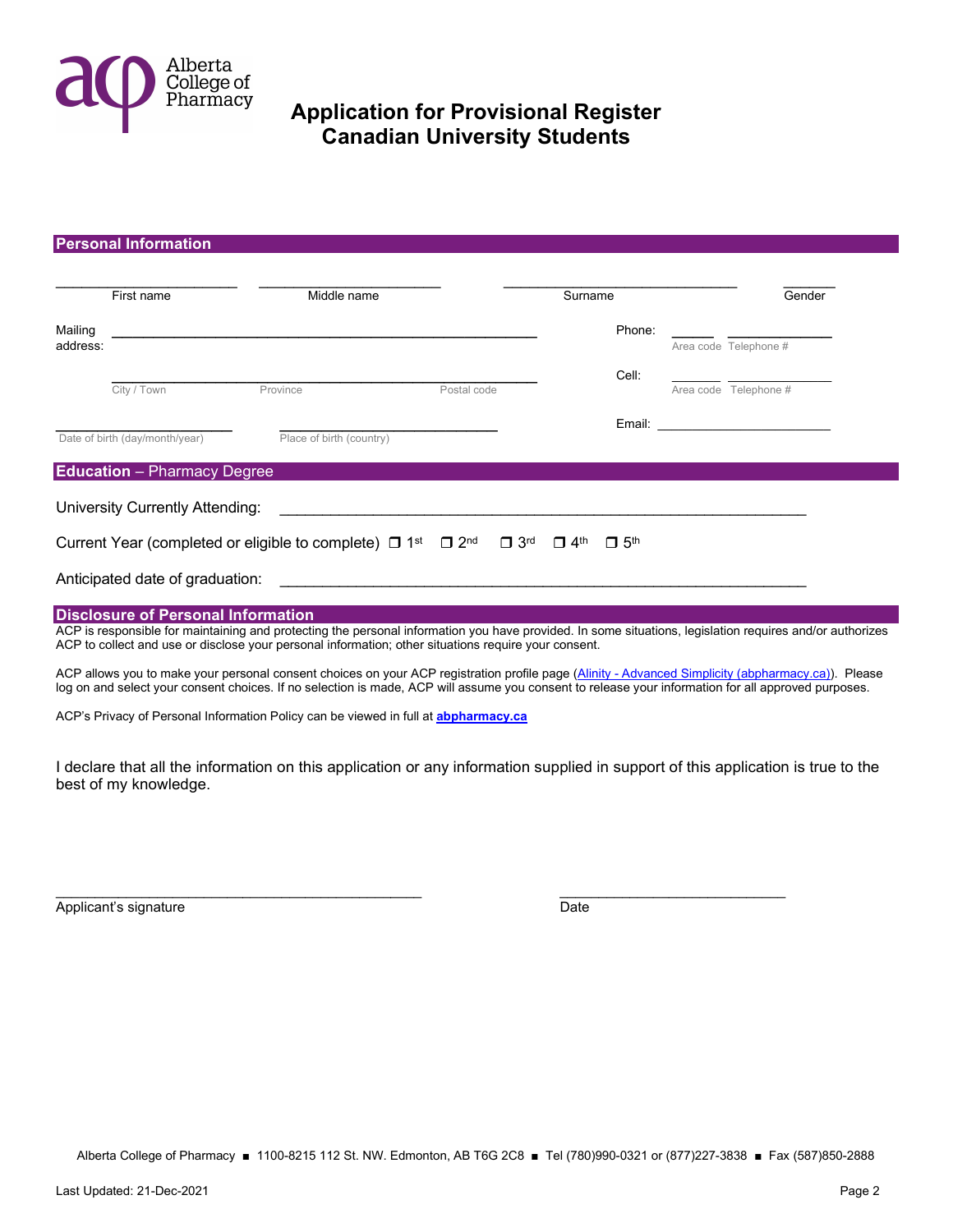

| Statutory Declaration – Must be sworn in the presence of a commissioner for oaths, notary public or lawyer |  |
|------------------------------------------------------------------------------------------------------------|--|
|------------------------------------------------------------------------------------------------------------|--|

| <b>CANADA</b><br><b>PROVINCE OF ALBERTA</b><br>) In the matter of application for registration with the Alberta College of Pharmacy<br>TO WIT: |  |
|------------------------------------------------------------------------------------------------------------------------------------------------|--|
|------------------------------------------------------------------------------------------------------------------------------------------------|--|

 $\mathcal{I}_1 = \{ \mathcal{I}_1, \mathcal{I}_2, \ldots, \mathcal{I}_n \}$  a resident of the

city/town of \_\_\_\_\_\_\_\_\_\_\_\_\_\_\_\_\_\_\_\_\_\_\_\_\_\_\_\_\_\_\_\_\_\_\_\_\_, in the Province of \_\_\_\_\_\_\_\_\_\_\_\_\_\_\_\_\_\_\_\_\_\_\_\_\_\_\_\_\_\_\_\_

do hereby declare that I:

- am the person referred to in the documents submitted in support of my application, and that these documents present a true and accurate account of my qualifications;
- have not been found quilty of an offence under any Act regulating the practice of pharmacists or relating to the sale of drugs, or of any criminal offence;
- am not the subject of a current investigation or proceeding relating to an offence under any Act regulating the practice of pharmacists or relating to the sale of drugs, or relating to any criminal offence;
- have not been the subject of a finding of professional misconduct, incompetence or incapacity in Alberta or any other jurisdiction in relation to pharmacy or any other health profession and am not the subject of any current professional misconduct, incompetence, or incapacity proceeding in Alberta or any other jurisdiction in relation to pharmacy or any other health profession;
- have not had a judgment in a civil action against me with respect to the practice of pharmacy or another regulated health profession in Alberta or any other jurisdiction.

I further declare that I shall provide the Registrar with the details of any of the following that relate to me and that occur or arise after my registration:

- a charge relating to an offence under any Act regulating the practice of pharmacists or relating to the sale of drugs, or relating to any criminal offence;
- a finding of guilt in relation to an offence under any Act regulating the practice of pharmacists or relating to the sale of drugs or in relation to any criminal offence;
- a finding of professional misconduct, incompetence or incapacity in any jurisdiction in relation to pharmacy or any other health profession;
- a proceeding for professional misconduct, incompetence or incapacity in any jurisdiction in relation to pharmacy or any other health profession;
- a judgment in a civil action against me with respect to the practice of pharmacy or another regulated health profession in Alberta or any other jurisdiction.

I acknowledge that I shall be deemed to have not satisfied the requirements for registration if I make a false or misleading statement or representation on my application.

I make this solemn declaration conscientiously believing it to be true and knowing that it is of the same force and effect as if made under oath and by virtue of the Canada Evidence Act.

| DECLARED before me at the<br>(insert "city" or "town") |                        |
|--------------------------------------------------------|------------------------|
| of<br>(name of city / town)                            |                        |
| in the Province of<br>this                             | Signature of Declarant |
| day of<br>, A.D. 20                                    |                        |

| A Commissioner for Oaths in and |
|---------------------------------|
| for the Province of             |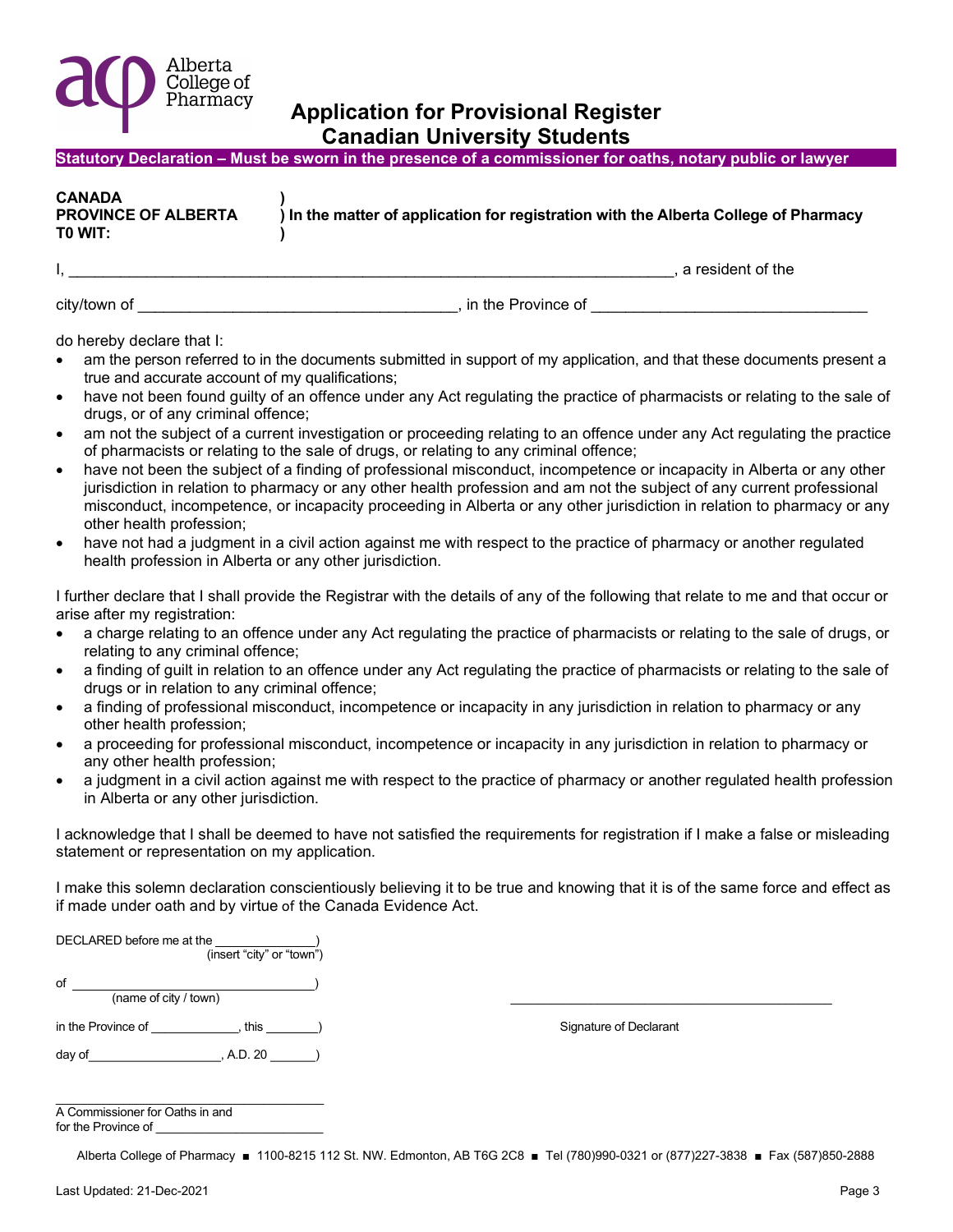

#### Guarantor Information and Declaration

#### Duties of a guarantor

Your guarantor must perform the following tasks free of charge:

- 1. Certify the information on your application form by completing and signing the Declaration of Guarantor portion of this form. Completed form must be submitted to ACP with the application package.
- 2. Write on the back of the photo, "I certify this to be a true likeness of (your name)" and sign and date.
- 3. Write on the back of any photocopies to be certified, "I certify this to be a true copy of the original document" and sign and date.

#### Eligible guarantors

Your guarantor must:

- 1. be a Canadian citizen residing in Canada and must be accessible to the Alberta College of Pharmacy for verification. Relatives may act as guarantors if they are a Canadian citizen residing in Canada.
- 2. have known you personally for at least two years.
- 3. hold a current Canadian passport

If you do not know an eligible guarantor, as outlined above, all documents must be signed by a commissioner for oaths, notary public or lawyer. If signed by a commissioner for oaths, notary public or lawyer this form is not required. All documents must bear appropriate seal or appropriate license/registration number of the commissioner for oaths, notary public or lawyer.

### Declaration of Guarantor

| <b>Cdn Passport Number</b> | Email address |               |
|----------------------------|---------------|---------------|
|                            |               | Given name(s) |

Business telephone number **Home telephone number** Cellular number (optional)

### **Declaration**

I declare that I am a Canadian citizen who holds a valid Canadian passport and, to the best of my knowledge and belief, all of the statements made in this application are true. I have known the applicant personally for at least two years and have certified on the back of the photo that the image is a true likeness of the applicant. If applicable, I have also certified on the photocopies of supplementary documentation that, to the best of my knowledge, the photocopy is a true likeness of the original.

|  |  | Signature of guarantor |  |
|--|--|------------------------|--|

Date **Date** Signed at (city and province)